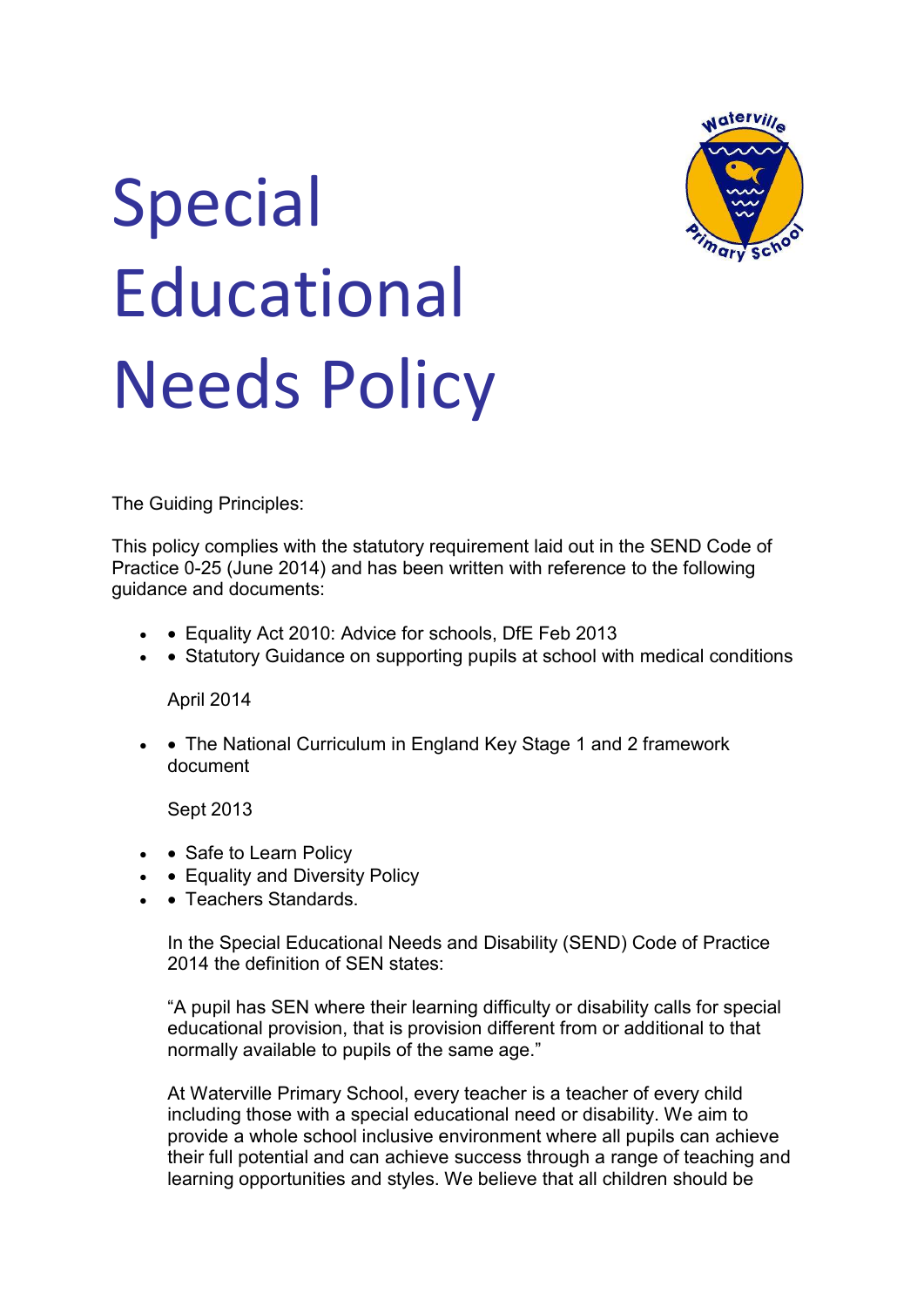equally valued and given access to a broad and balanced curriculum. We also aim to work closely with pupils and their families to achieve outcomes that take into account the knowledge, views and experiences of the whole family.

Waterville Primary School has an SEND Team, with 1 SENCO and several support staff.

Aims of this policy:

The aim of this policy is to ensure that all stakeholders are working together to support children with special educational needs and disabilities to achieve their full potential academically and within wider school life. Provision will be outcome driven, agreed with parents, children and staff, and will allow all children to experience success and feel valued members of the school community.

Objectives:

- To identify barriers to learning and provide for children who have special educational needs as early as possible.
- To work alongside parents and children when designing the provision to meet his/her needs.
- To operate a 'plan, do, assess, review' graduated approach to provision, ensuring that approaches and resources are targeted where needed.
- To work within the guidance provided in the SEND code of Practice 2014.
- To provide strong leadership within the school which drives improved outcomes for children with SEND.
- To work closely with outside agencies to access support, advice and specialist teaching where appropriate.
- To provide support, advice and training to staff working with pupils with special educational needs.

Identifying needs:

Our aim is to identify any barriers to learning as soon as possible. This is to work out what action the school and families need to take in order to support the child and intervention can be given at the earliest opportunity. At Waterville Primary School we consider the needs of the whole child, not just the area of SEND.

Children may be identified as having a special educational need through a variety of ways including:

- Response to day-to-day classroom work and routines.
- Concerns raised by parents/carers and family.
- Concerns raised by teacher and support staff.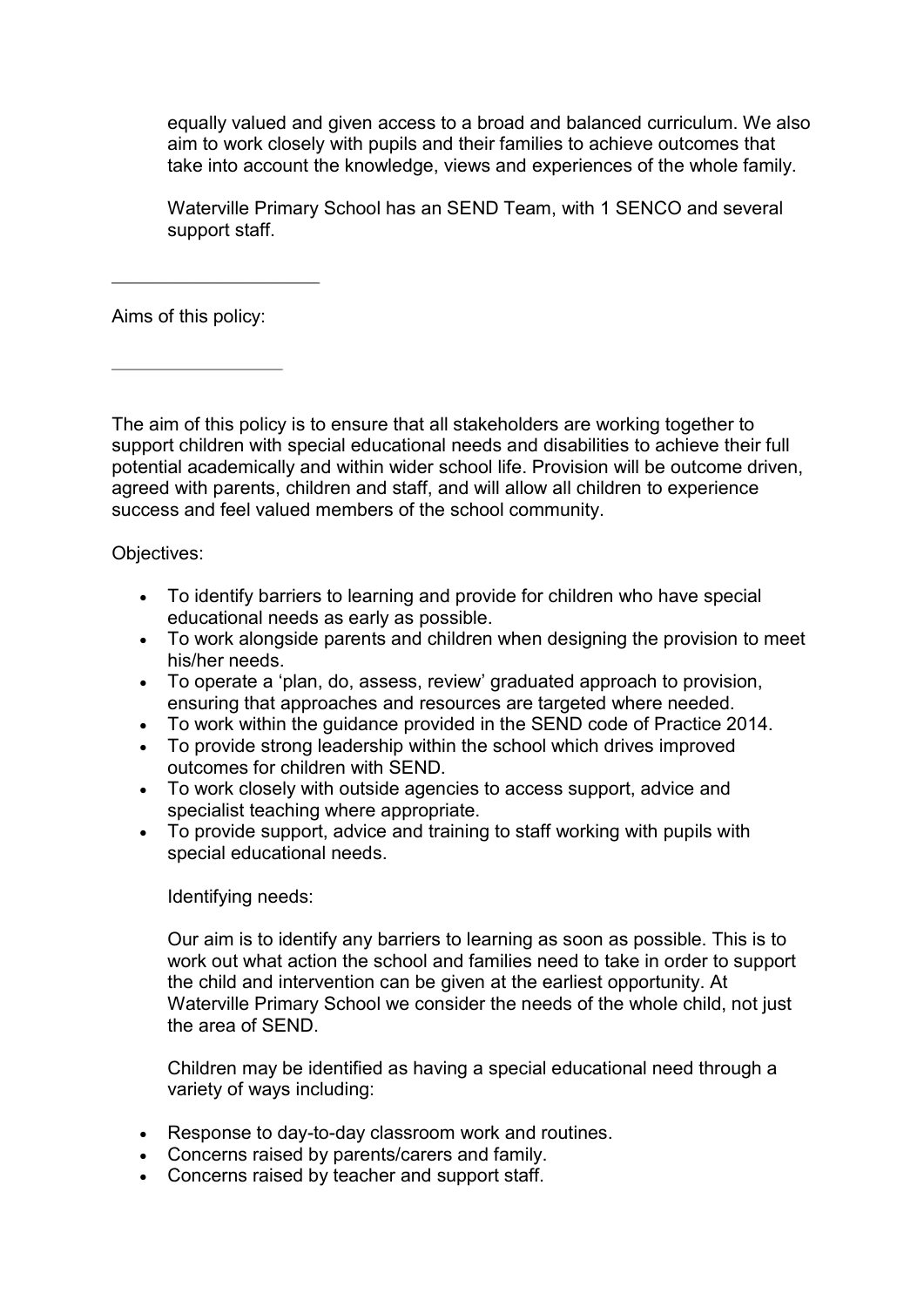- Analysis of performance data.
- Pupil Progress meetings between Teachers/Senior Leadership Team.
- Standardised screening and assessment tests.
- Liaison with external agencies e.g. Language and Communication, Speech and Language.
- Health diagnosis through paediatrician/doctor.
- Observations in classroom and/or playground.
- Observations of behavioural, emotional and social development.

Liaison with nursery/previous setting.

The school recognises that children with special educational needs may fall into one of the following categories which is noted as the child's primary area of need. We acknowledge that, more often than not, children with special educational needs may have a number of difficulties from two or more areas of need. We always strive to meet the needs of the whole child.

The categories outlined in the Code of Practice 2014 are:

- Communication and Interaction
- Cognition and Learning
- Social, emotional and mental health.
- Sensory and/or physical needs

We are aware that, although the following are not special educational needs, they may also impact on the child's attainment and progress.

- Disability (the Code of Practice outlines the 'reasonable adjustment' duty for all settings and schools provided under current Disability Equality legislation – these alone do not constitute SEN)
- Attendance and punctuality
- Health and welfare
- English as an additional language
- Being in receipt of a Pupil Premium Grant
- Being a Looked After child
- Being the child of a serviceman/woman

A Graduated Approach to SEN support

At Waterville Primary School, SEN support takes the shape of a three-part cycle, known as the graduated approach, through which decisions and actions are revisited, refined and revised, leading to a growing understanding of the pupil's needs and of what supports the pupil in making good progress and securing good outcomes. The stages of the cycle are: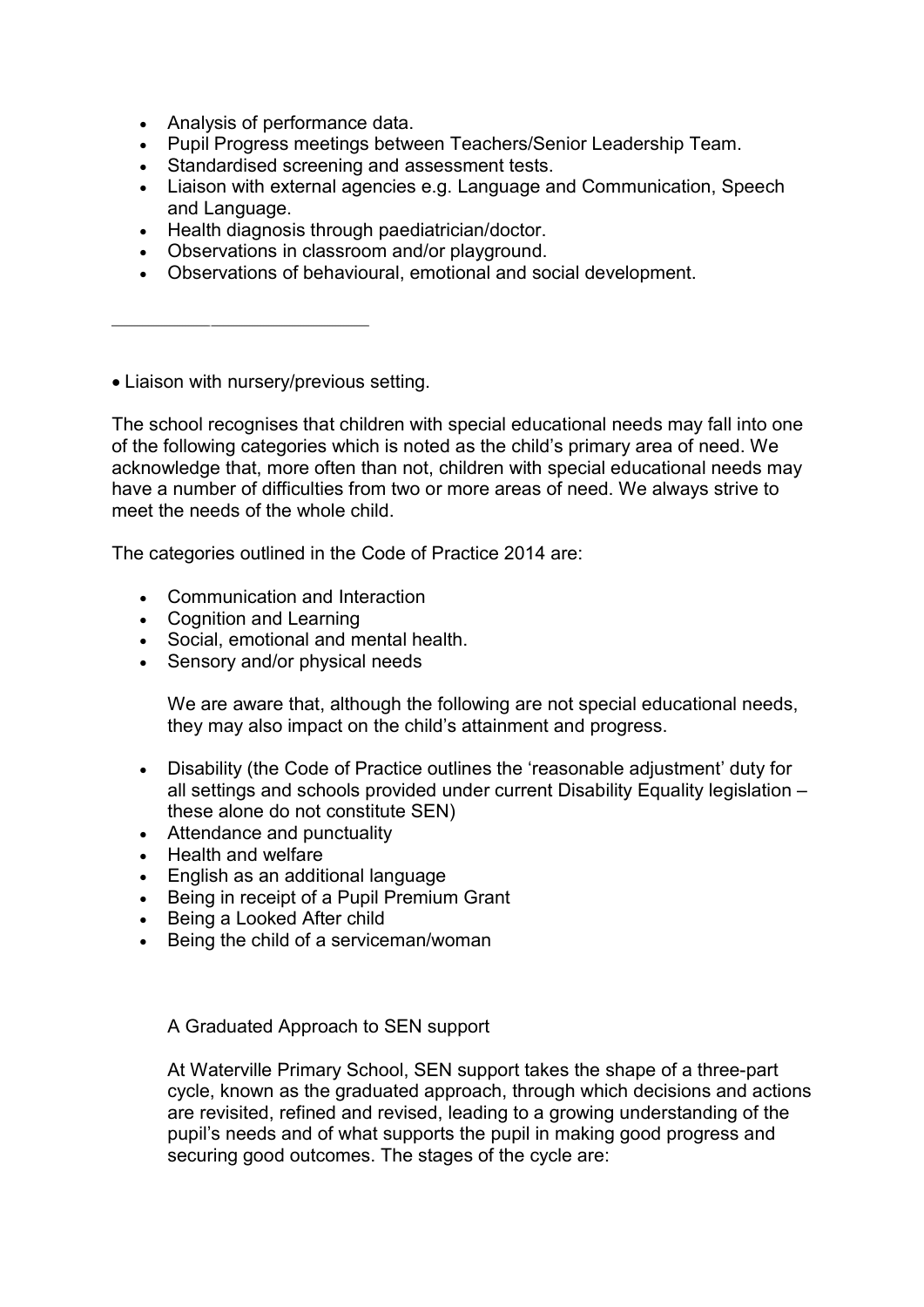Assess – using relevant assessment tools and observation. Plan – planning interventions and provision to help children work towards their outcomes.

Do – provide children with the differentiated teaching, interventions and support required to work towards their outcomes.

Review – assess which areas have been successful and what needs further support to work towards the child's individual outcomes.

The graduated approach is a whole school approach, used by all staff for all pupils. When concerns are raised about a child's possible special educational needs, this approach becomes more personalised.

- 1. 1) When concerns are first raised, staff, in consultation with parents and the child, will place the child on the monitoring register where information is gathered and an increasingly differentiated curriculum is designed. Differentiation is assumed part of planning for all children and does not represent SEND. The differentiation may involve modifying learning objectives, teaching styles and access strategies. The effectiveness of this approach will be reviewed in terms of what is working well and what is not. If the child is no longer causing concern they will be removed from the monitoring register, or the staff may decide that a longer period of time may be required. If no progress is being made, then more targeted interventions will be used.
- 2. 2) At this point, teachers and support staff will plan targeted support and intervention based on previous assessment. These will be time limited and reviewed constantly. Many interventions are used as part of the usual school system for targeting and supporting individuals and therefore, these do not represent SEND. When reviewed, if a child is still struggling to make progress then they will move onto the next stage which is school support.
- 3. 3) Where monitoring indicates that a child is failing to make progress and that high quality teaching, differentiation and intervention have not helped to narrow the attainment gap, the SENCO, class teacher and parents will meet to discuss School Support. For higher level needs and more complex needs, school will draw upon assessments, support and advice from external agencies.

These may include:

- Educational Psychology service
- Language and Communication team
- Speech and Language team
- Dyslexia team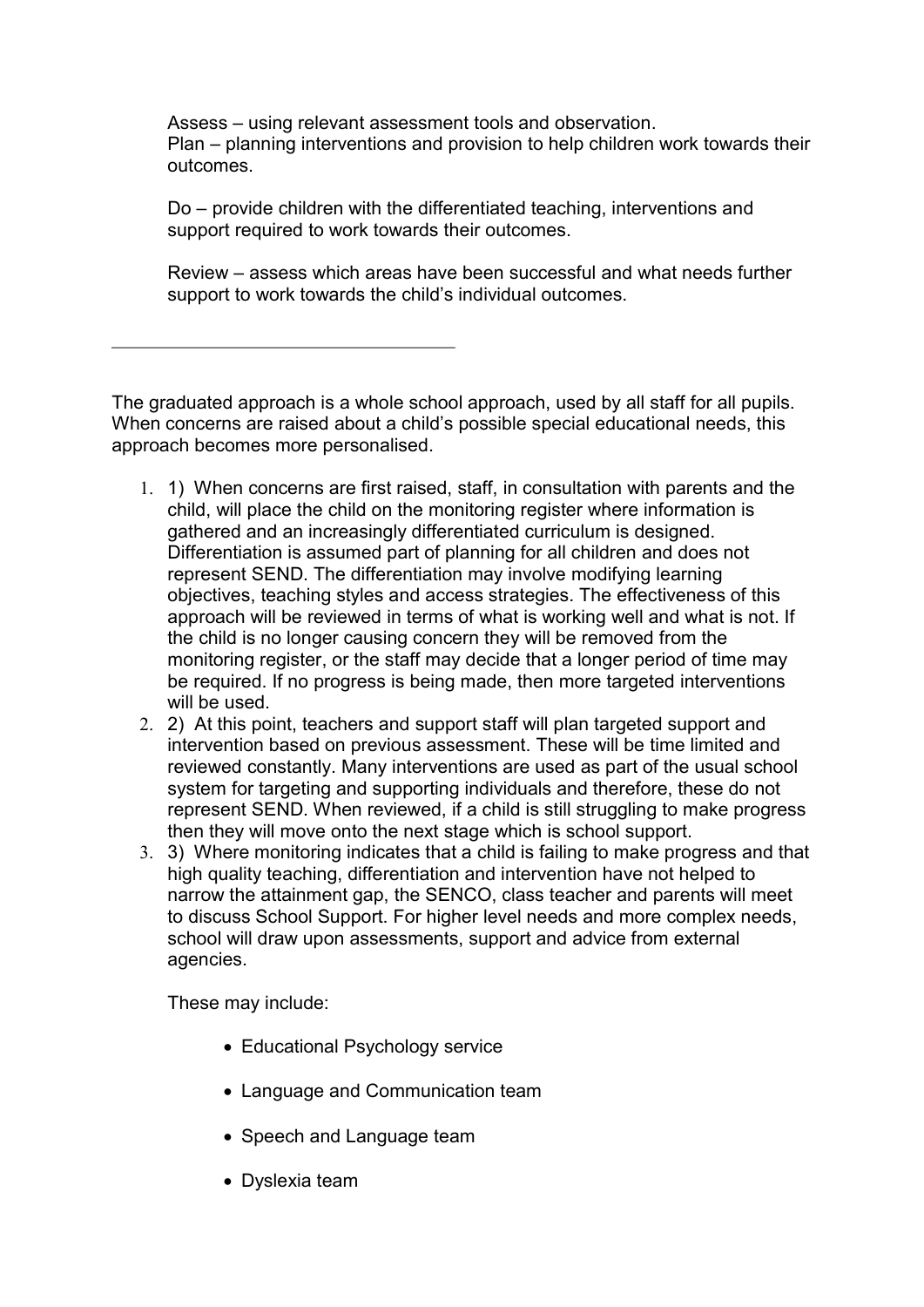- Occupational Therapy
- Visual Impairment team
- Hearing Impairment team
- Child and Adolescent Mental Health service (CAMHS)
- School Nurse

If these assessments reveal a barrier to learning then a School Support plan will be drawn up in consultation with parents, professionals and the child. The child will be placed on the School Support register. If there is no recognised barrier to learning, then the child will continue to be monitored and interventions given as appropriate to support the learning of the individual.

Some children with more complex needs will require an Education and Health Care Plan (EHCP) which have formerly been known as Statements of Special Educational Needs. These are drawn up by the Local Education Authority with input from all stakeholders including the child, families, school, educational and healthcare professionals, the assessment coordinator and the Statutory Assessment Review Service (SARS). These plans are for children who require additional support beyond that available in school via the school's notional SEN budget.

Managing Pupils Needs on the School Support register:

Children on the School support register are given a School Support Plan which is drawn up with the child, parents and relevant staff. The plan contains outcomes for the child which they will work towards and the ways in which support will be given and resources allocated. These are working documents and used by all staff involved with that individual child. Planned outcomes are tracked and reviewed regularly and outcomes of the review feed directly into the next stage of planning. Targets and outcomes must be measureable and allow the children to achieve success at their own level.

Schools meet with parents at least three times a year to review targets and with the SENCO when appropriate. The school operates an open door policy and staff are available to discuss the needs of individual pupils.

Children with Education and Health Care Plans will have an annual review meeting involving as many of the team around the child as possible. There will also be a transition review in October or November of the child's final year in school.

The School Support register is a fluid document and is under constant review. The SENCO takes responsibility for updating the register on a regular basis and adding or removing children as appropriate. All staff are made aware of the child's needs, the support provided and any teaching strategies or approaches that are required.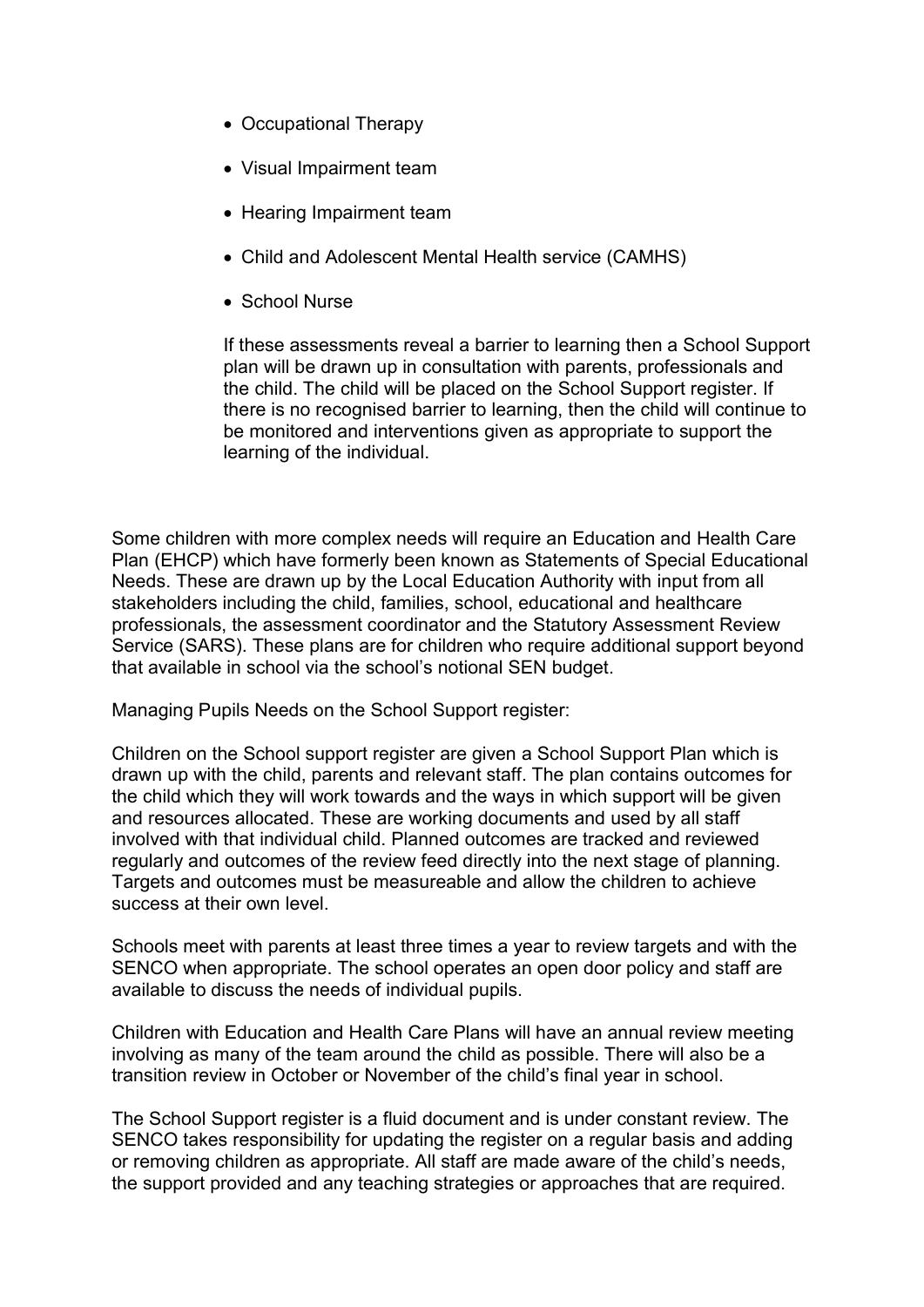Exiting the SEN register

Children may be removed from the School Support register if they:

- • Make significant progress and no longer need intervention.
- • Are discharged by outside agencies with no further need for support.
- • Through discussion with the SENCO, head teacher, parents and family.

Supporting Pupils and families

North Tyneside's local offer is available to access through the school's website. It can also be found through the Schools and Education section of the North Tyneside website www.northtyneside.gov.uk

The School's SEND report can be found at:

### http://www.watervilleprimary.org.uk

We aim to involve parents at every step of the SEND process. Once a child is ready to be placed on the School Support register, parents are invited in to write and discuss the child's School Support plan and to look at appropriate targets. Parents review these targets with teachers at parent's evenings and with the SENCO when appropriate.

Reviews are person centred and have a strong emphasis on the views of the child and the family.

Where a child needs an Early Help Assessment or the school is applying for an Education and Health Care Plan for the child, meetings will be held with families, professionals and school staff so that all parties are involved and informed.

We direct parents/carers to the Special Education Needs and Disabilities Information, Advice and Support Service (SENDIASS) provided through the local authority.

Our phase leaders and SENCO work with the teaching and support staff to ensure that appropriate transition information is shared and parents have an opportunity to meet with new class teachers.

### **Transition**

All children on the School Support register have a School Support Plan which gives details of a child's additional needs and strategies that have been used to support these. School Support Plans are handed up at the end of each year and added to, creating a whole and on-going picture of the child and their needs. These support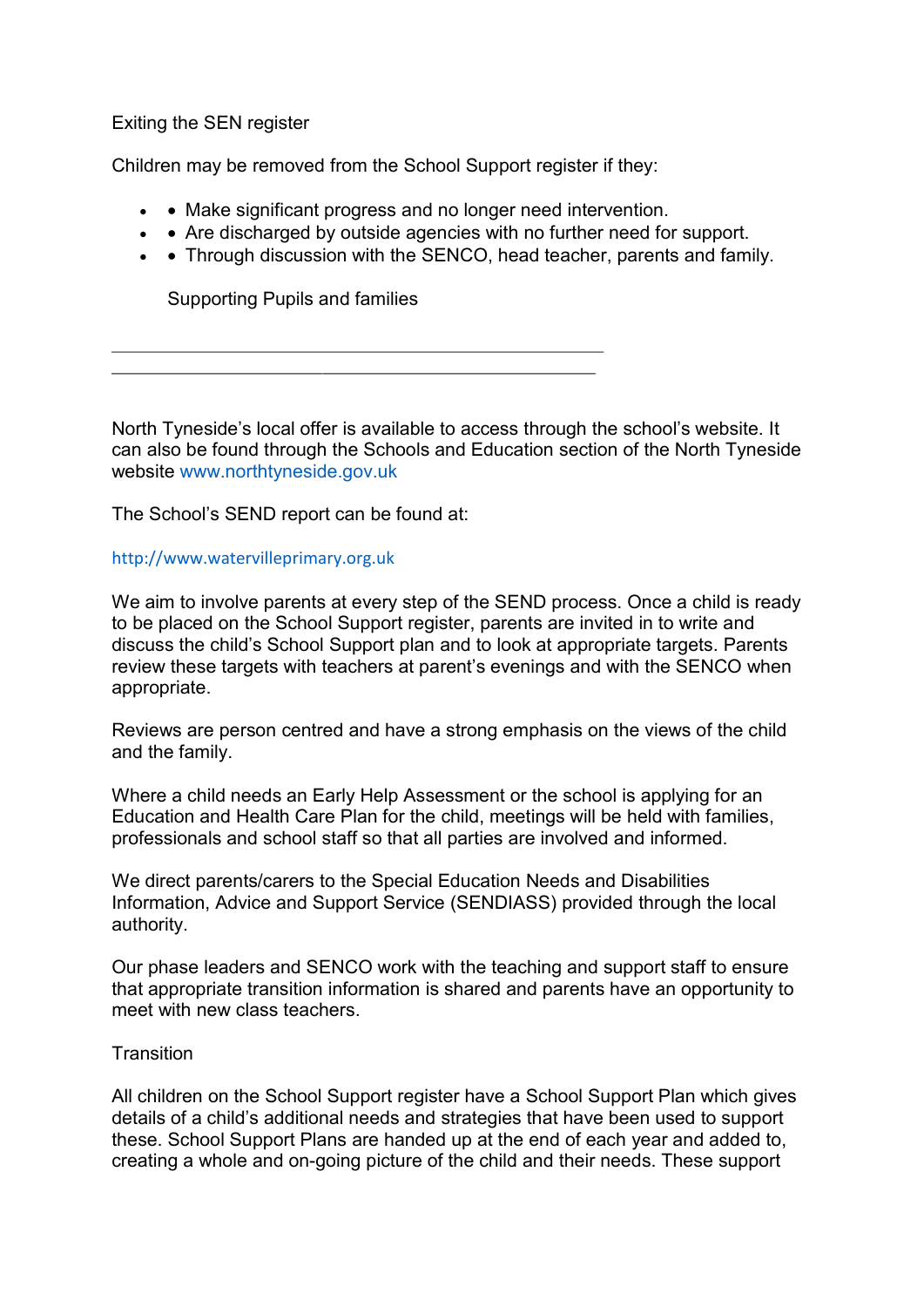plans also offer a chance for the child to give their views as to what works and doesn't work for them in school, what they enjoy and what is important to them.

At the end of each school year, children spend time in their new classrooms and with their new teachers and support staff. Parents also have an opportunity to meet with new teachers and to discuss any concerns that they may have.

On transition to another setting such as high school, contact is made between SENCOs as well as routine transition meetings between teaching staff. Visits to new schools are arranged as appropriate with additional summer workshops offered by some settings. All records and available paperwork are passed to the receiving school.

Supporting children with medical conditions

The school recognises that pupils at school should be properly supported so that they have full access to education, including school trips and physical education. Some children with medical conditions may be disabled and where this is the case, the school will comply with its duties under the Equality Act 2010

Some may also have special educational needs (SEN) and may have a statement or Education, Health Care Plan (EHCP) which brings together health and social care needs, as well as their special educational provision and the SEND Code of Practice (2014) is followed.

For more information, please see the school's Managing Medical Needs Policy.

Monitoring and evaluating SEND outcomes

The school regularly reviews the quality of teaching for all pupils through planning and work scrutiny, lesson observations and learning walks.

Pupil outcomes are monitored through tracker data and reviewed with staff and the Senior Leadership Team. SEN tracker data is also monitored termly.

SEN provision is constantly monitored within school through the use of audits, observations, parent's meetings, staff views and the support of the SEN governor.

The SENCO take part in lesson observations that feed into teaching assistant performance management targets that are often SEND related.

Training and Resources

In order to maintain and further develop the quality of teaching and provision for our children, all staff are encouraged to undertake training on a regular basis.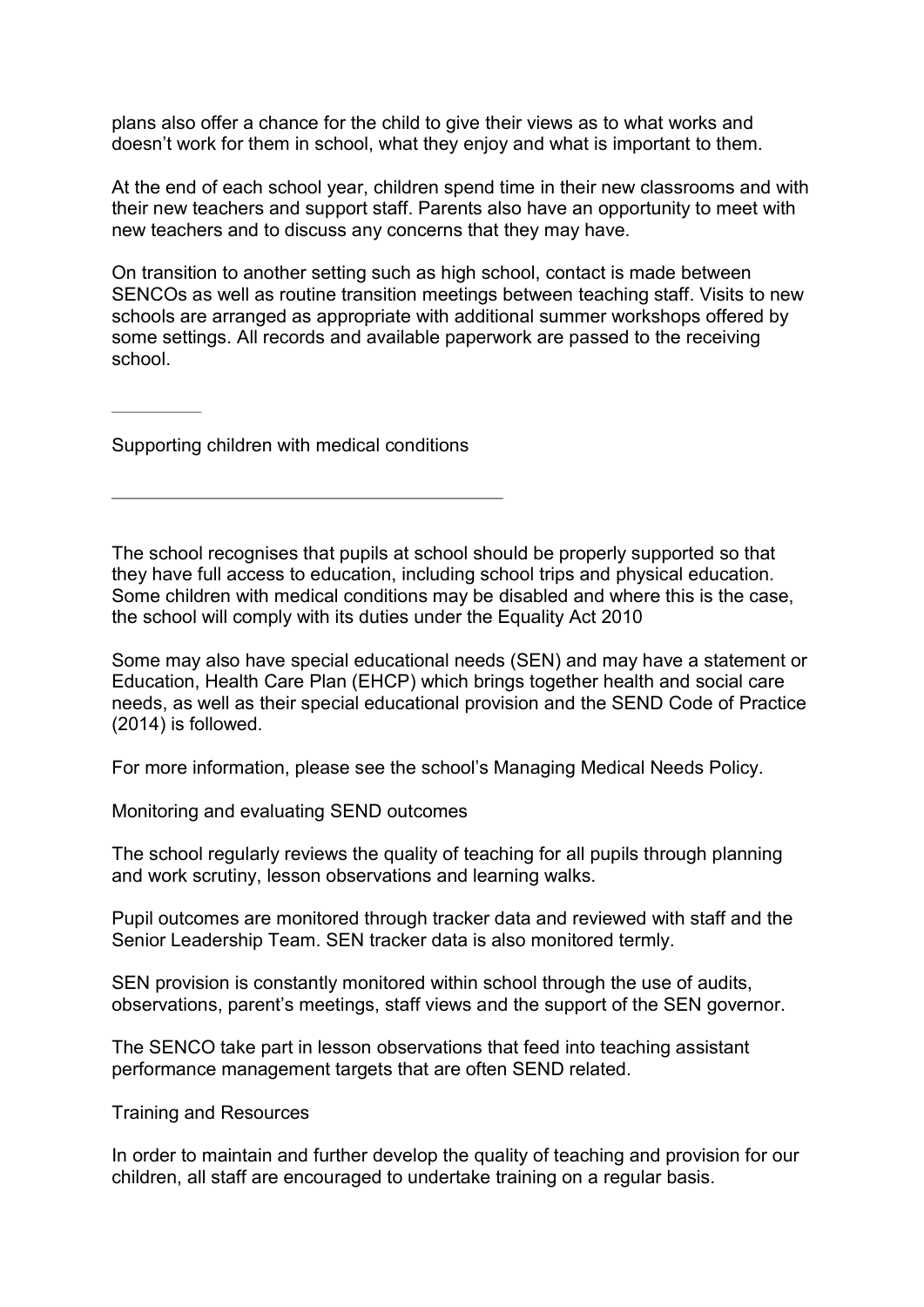Induction procedures for new staff include a meeting with the SENCO to explain the systems and practices in place around SEND provision in school and to discuss the needs of individual pupils.

The SENCO regularly attends the SENCO network meetings within the authority and within a cluster group of schools. They also attend local and national training events and conferences.

The SENCO is responsible for organising relevant training in school to further develop teaching and learning and to aid understanding in targeted areas. This may include in house training using the knowledge and skills of our current staff or may include inviting in outside agencies to provide whole school training on a specific area which have included ASD, Dyslexia, Lego Therapy and Numicon. Individual teachers and support staff also attend training courses run by outside agencies that are relevant to the needs of specific children in their class or areas of intervention. Staff from outside agencies will also come into school and work with support staff to discuss resources, model lessons or help create targeted provision where needed.

SEND is funded through the notional SEND budget and through additional 'top-up' funding which is secured through statements of special educational needs and Education, Health care Plans.

Roles and Responsibilities

The SEND govenor The SEND governor is Mrs Jackie Ambrose. She will

- work closely with the Head teacher and the SENCOs.
- raise awareness of SEN needs at governing body meetings.
- To help review this policy and to raise awareness of it with the relevant people.
- report to the Governing Body as appropriate.
- Ensure the SEND offer is published in line with the new Code of Practice.

#### Class Teachers

The SEND Code of Practice makes it clear that class teachers are directly accountable and responsible for all pupils in their class even when pupils are receiving support from a teaching assistant or other specialist staff, within or outside the classroom. The responsibility and accountability for the progress and development of pupils with SEN lies with the class teacher. Class teachers will also develop School Support plans in partnership with the children, families and support staff and support all parties in achieving the outcomes set out in these.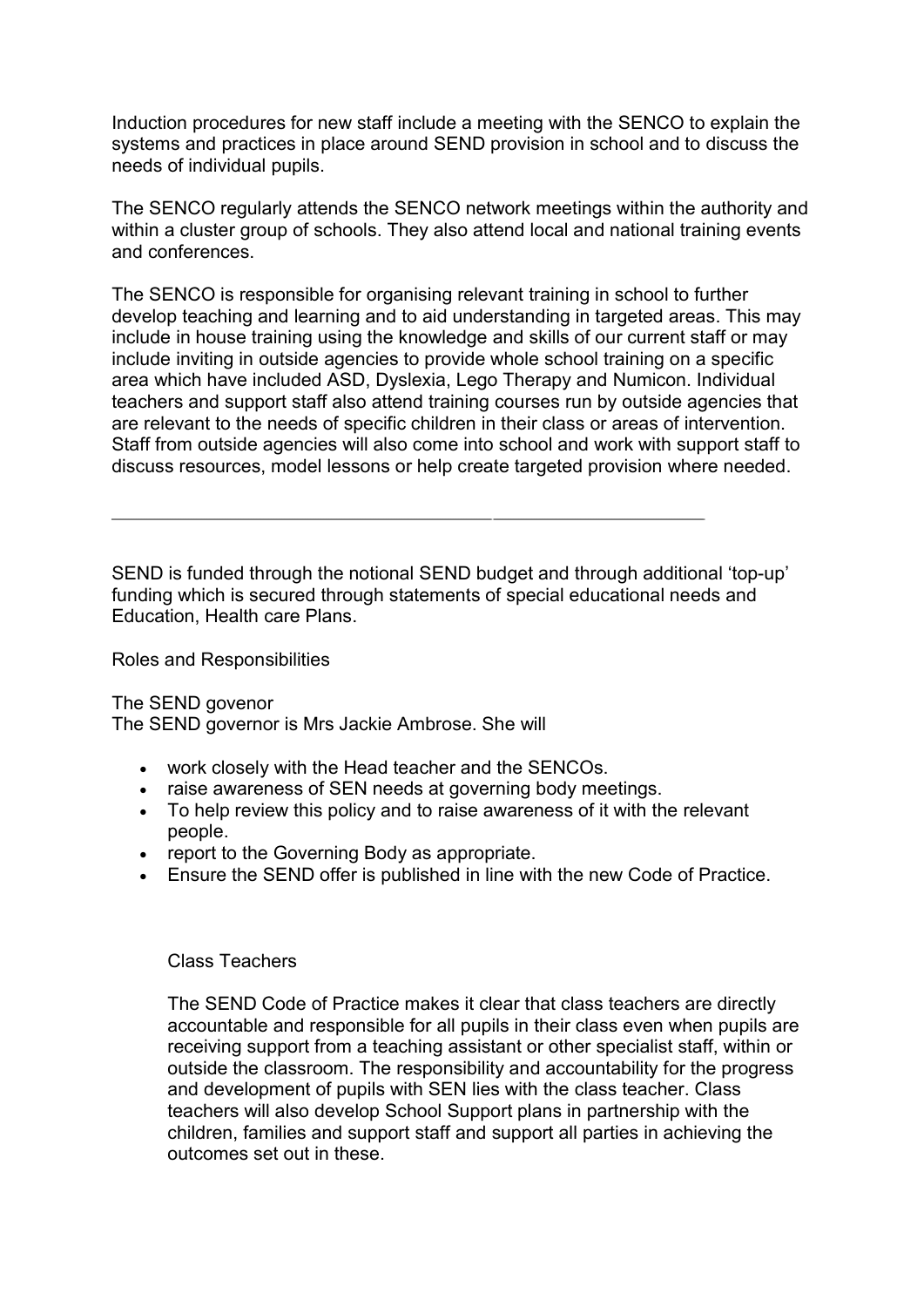# Teaching assistants

Teaching assistants/Raising standards assistants will deliver support and intervention programmes for children with SEN and report back regularly to the class teachers. Teaching assistants are line managed by the Senior Leadership Team.

# **SENCO**

The SENCO duties are:

- to oversee the day to day provision for pupils with special educational needs within the school;
- To plan and coordinate the school's strategies for identifying children with SEND in conjunction with the Head Teacher and senior leadership team;
- to advise on, and where appropriate, carry out more detailed assessment;
- to advise on the appropriate teaching arrangements for children with SEND and to assist with the planning and implementation of interventions and individual school support plans.
- to monitor interventions and resources for effectiveness.
- to monitor and track the progress of children with special educational needs, including keeping an up to date register for such children;
- to identify and make provision for training needs across the school, both in school and on courses, for teaching and support staff.
- to keep up to date with new developments and resources;
- to ensure that regular discussion takes place with parents/carers of children with SEND and that their views are heard and taken account of.
- to seek the views of children with SEND and to ensure their views are taken account of when planning outcomes and targets.
- to organise annual reviews;
- to liaise with outside agencies and to make referrals where appropriate;
- to work with feeder or transition schools to ensure smooth transitions between settings;
- to annually report to the Governing Body on the success and development of special educational needs

The members of staff with specific safeguarding responsibility are Mr Nugent, Mrs Logan and Miss Hyde.

Storing and managing information

Documentation regarding SEN is stored in line with the schools data protection policy.

Reviewing the policy

This policy will be reviewed annually by the SENCO and the governing body.

Accessibility